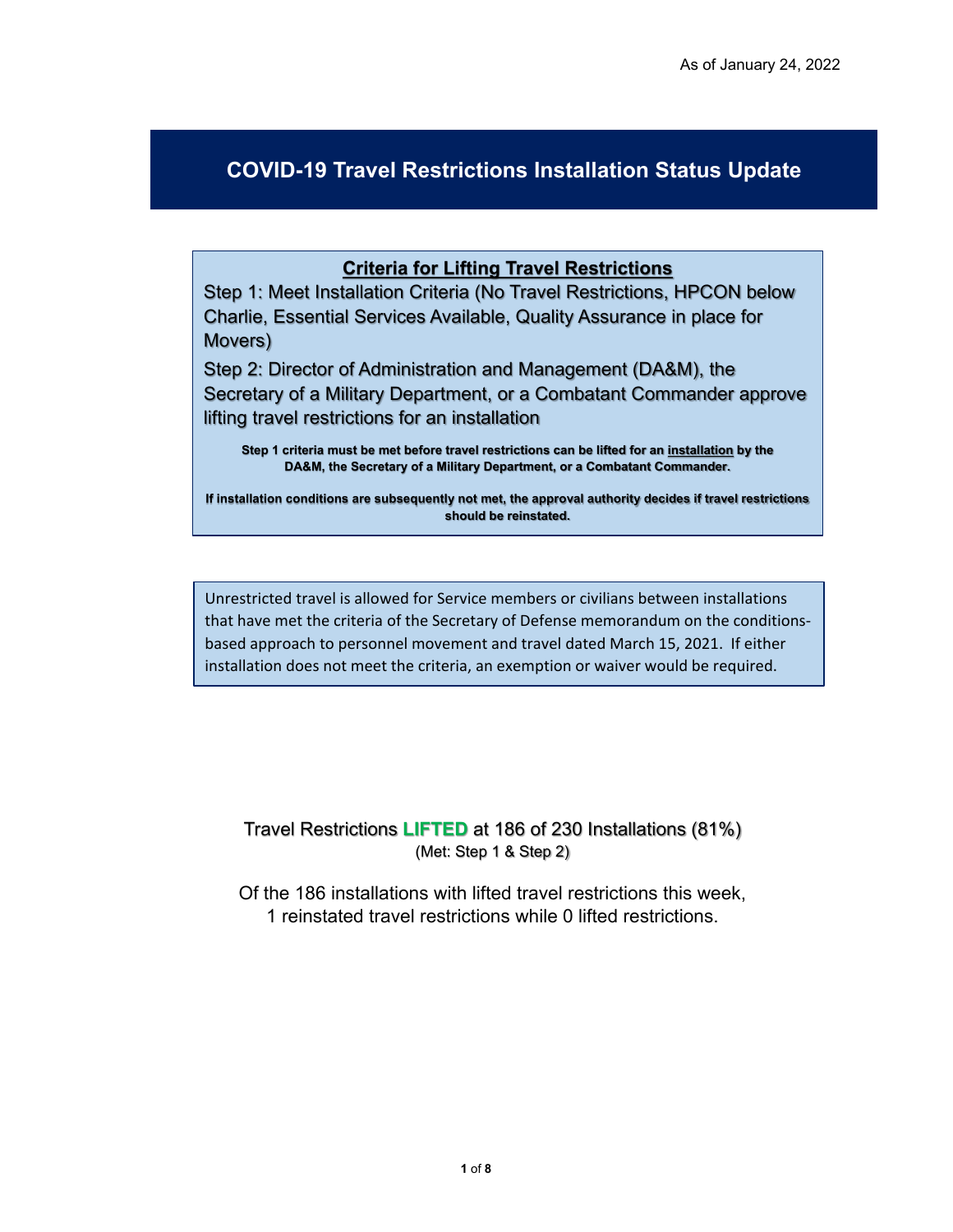| <b>Installation</b>               | <b>Service</b> | <b>Country/State</b> | <b>Travel</b><br><b>Restrictions</b><br><b>Lifted</b> |
|-----------------------------------|----------------|----------------------|-------------------------------------------------------|
| ABERDEEN PROVING GROUND           | Army           | <b>USA - MD</b>      | <b>Yes</b>                                            |
| ANNISTON ARMY DEPOT               | Army           | <b>USA - AL</b>      | Yes                                                   |
| <b>BAUMHOLDER H.D.SMITH BRCKS</b> | Army           | Germany              | Yes                                                   |
| CAMP CASEY TONGDUCHON             | Army           | <b>South Korea</b>   | Yes                                                   |
| <b>CAMP DODGE</b>                 | Army           | USA - IA             | Yes                                                   |
| <b>CAMP HENRY</b>                 | Army           | <b>South Korea</b>   | Yes                                                   |
| <b>CAMP HUMPHREYS</b>             | Army           | <b>South Korea</b>   | Yes                                                   |
| <b>CAMP ZAMA TOKYO</b>            | Army           | Japan                | Yes                                                   |
| <b>CARLISLE BARRACKS</b>          | Army           | <b>USA - PA</b>      | Yes                                                   |
| <b>DETROIT ARSENAL</b>            | Army           | USA - MI             | Yes                                                   |
| <b>FORT BELVOIR</b>               | Army           | USA - VA             | <b>No</b>                                             |
| <b>FORT BENNING</b>               | Army           | <b>USA - GA</b>      | Yes                                                   |
| <b>FORT BLISS</b>                 | Army           | USA - TX             | Yes                                                   |
| <b>FORT BRAGG</b>                 | Army           | <b>USA - NC</b>      | Yes                                                   |
| <b>FORT CAMPBELL</b>              | Army           | <b>USA - KY</b>      | Yes                                                   |
| <b>FORT CARSON</b>                | Army           | USA - CO             | Yes                                                   |
| FORT CUSTER TRNG CTR              | Army           | USA - MI             | Yes                                                   |
| <b>FORT DETRICK</b>               | Army           | <b>USA - MD</b>      | Yes                                                   |
| <b>FORT DRUM</b>                  | Army           | <b>USA - NY</b>      | Yes                                                   |
| FORT GEORGE G. MEADE              | Army           | <b>USA - MD</b>      | Yes                                                   |
| <b>FORT GORDON</b>                | Army           | <b>USA - GA</b>      | Yes                                                   |
| <b>FORT HAMILTON</b>              | Army           | <b>USA - NY</b>      | Yes                                                   |
| FORT HOOD                         | Army           | <b>USA - TX</b>      | Yes                                                   |
| <b>FORT HUACHUCA</b>              | Army           | USA - AZ             | Yes                                                   |
| <b>FORT IRWIN</b>                 | Army           | <b>USA - CA</b>      | Yes                                                   |
| <b>FORT JACKSON</b>               | Army           | USA - SC             | Yes                                                   |
| <b>FORT KNOX</b>                  | Army           | <b>USA - KY</b>      | Yes                                                   |
| FORT LEAVENWORTH                  | Army           | <b>USA - KS</b>      | Yes                                                   |
| <b>FORT LEE</b>                   | Army           | <b>USA - VA</b>      | Yes                                                   |
| FORT LEONARD WOOD                 | Army           | USA - MO             | <b>Yes</b>                                            |
| FORT MCCOY                        | Army           | USA - WI             | Yes                                                   |
| FORT POLK                         | Army           | USA - LA             | <b>Yes</b>                                            |
| <b>FORT RILEY</b>                 | Army           | <b>USA - KS</b>      | <b>Yes</b>                                            |
| <b>FORT RUCKER</b>                | Army           | <b>USA - AL</b>      | <b>Yes</b>                                            |
| <b>FORT SILL</b>                  | Army           | <b>USA - OK</b>      | <b>Yes</b>                                            |
| <b>FORT STEWART</b>               | Army           | <b>USA - GA</b>      | Yes                                                   |
| FORT WILLIAM H. HARRISON          | Army           | USA - MT             | <b>Yes</b>                                            |
| <b>GRAFENWOHR GERMANY</b>         | Army           | Germany              | <b>Yes</b>                                            |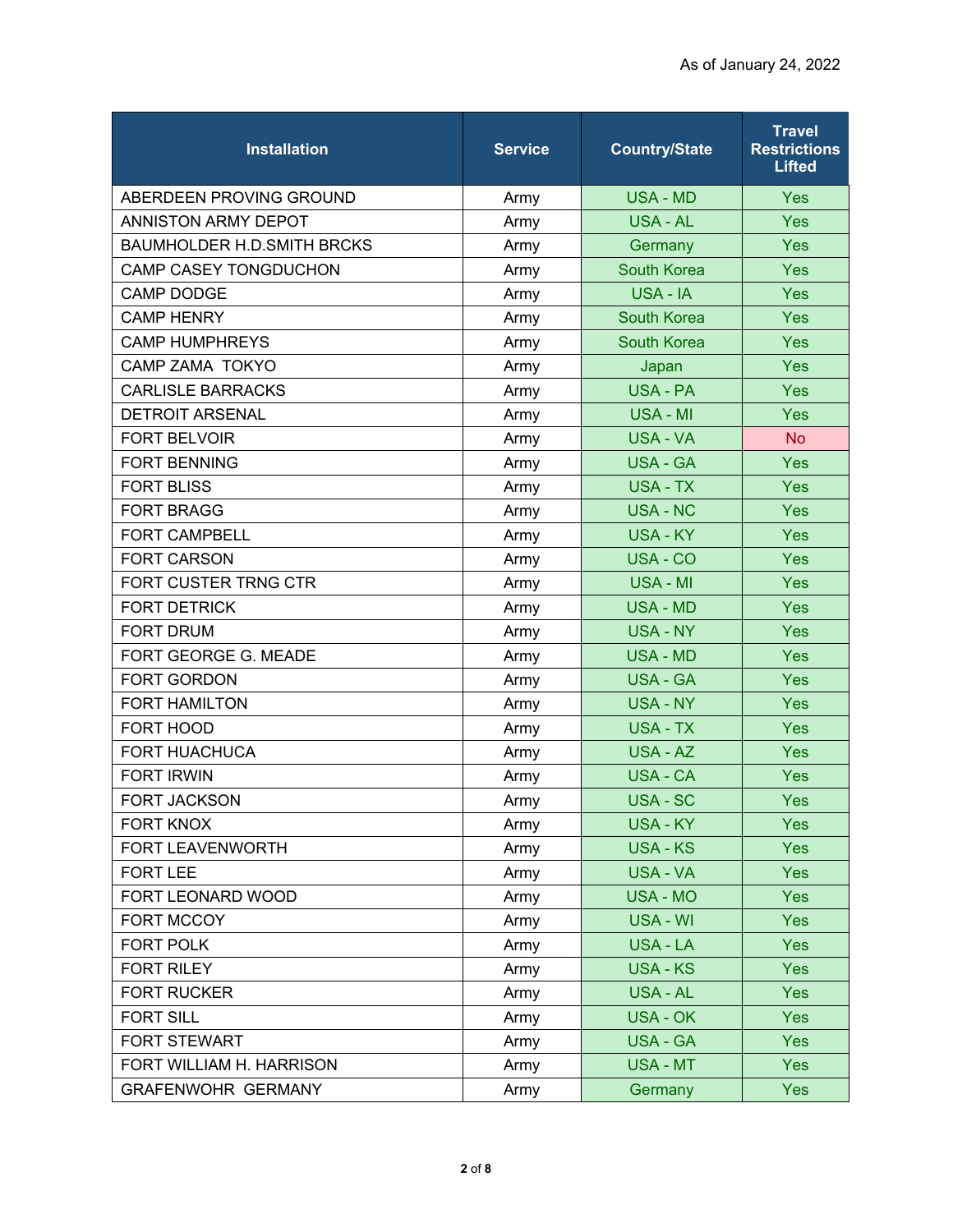| <b>Installation</b>                  | <b>Service</b> | <b>Country/State</b> | <b>Travel</b><br><b>Restrictions</b><br><b>Lifted</b> |
|--------------------------------------|----------------|----------------------|-------------------------------------------------------|
| <b>HOHENFELS GERMANY</b>             | Army           | Germany              | Yes                                                   |
| <b>JOINT BASE LEWIS MCCHORD</b>      | Army           | <b>USA - WA</b>      | Yes                                                   |
| JOINT BASE MYER HENDERSON HALL       | Army           | <b>USA - DC</b>      | <b>No</b>                                             |
| <b>KAISERSLAUTERN</b>                | Army           | Germany              | Yes                                                   |
| LETTERKENNY ARMY DEPOT               | Army           | USA - PA             | <b>No</b>                                             |
| <b>LEXINGTON BLUE GRASS DEPOT</b>    | Army           | <b>USA - KY</b>      | Yes                                                   |
| <b>LOS ALAMITOS AFRC</b>             | Army           | USA - CA             | Yes                                                   |
| MCALESTER ARMY AMMO PLANT            | Army           | USA - OK             | Yes                                                   |
| PICATINNY ARSENAL                    | Army           | USA - NJ             | Yes                                                   |
| PRESIDIO OF MONTEREY                 | Army           | <b>USA - CA</b>      | Yes                                                   |
| <b>RED RIVER DEPOT</b>               | Army           | <b>USA - TX</b>      | <b>Yes</b>                                            |
| <b>REDSTONE ARSENAL</b>              | Army           | <b>USA - AL</b>      | Yes                                                   |
| <b>ROCK ISLAND ARSENAL</b>           | Army           | USA - IL             | Yes                                                   |
| SAN JUAN FORT BUCHANAN               | Army           | <b>Puerto Rico</b>   | Yes                                                   |
| <b>SCHOFIELD BARRACKS</b>            | Army           | USA - HI             | Yes                                                   |
| SIERRA ARMY DEPOT                    | Army           | <b>USA - CA</b>      | Yes                                                   |
| STUTTGART GERMANY                    | Army           | Germany              | Yes                                                   |
| <b>TOBYHANNA ARMY DEPOT</b>          | Army           | <b>USA - PA</b>      | Yes                                                   |
| US ARMY GARRISON ALASKA              | Army           | <b>USA - AK</b>      | Yes                                                   |
| US ARMY GARRISON HAWAII              | Army           | USA - HI             | <b>Yes</b>                                            |
| <b>US ARMY GARRISON MIAMI</b>        | Army           | <b>USA - FL</b>      | Yes                                                   |
| <b>USA NATICK RSCH &amp; DEV CTR</b> | Army           | <b>USA - MA</b>      | Yes                                                   |
| <b>VICENZA ITALY</b>                 | Army           | Italy                | <b>Yes</b>                                            |
| <b>VILSECK</b>                       | Army           | Germany              | Yes                                                   |
| <b>WATERVLIET ARSENAL</b>            | Army           | <b>USA - NY</b>      | Yes                                                   |
| <b>WEST POINT MILRES</b>             | Army           | <b>USA - NY</b>      | <b>Yes</b>                                            |
| WHITE SANDS MISSILE RANGE            | Army           | <b>USA - NM</b>      | <b>Yes</b>                                            |
| WIESBADEN GERMANY                    | Army           | Germany              | <b>Yes</b>                                            |
| YONGSAN KOREA                        | Army           | South Korea          | <b>Yes</b>                                            |
| YUMA PROVING GROUND                  | Army           | USA - AZ             | <b>Yes</b>                                            |
| DFAS CLEVELAND CENTER                | DA&M           | <b>USA - OH</b>      | <b>No</b>                                             |
| DFAS COLUMBUS CENTER                 | DA&M           | <b>USA - OH</b>      | <b>No</b>                                             |
| <b>DFAS HEADQUARTERS</b>             | DA&M           | USA - IN             | <b>No</b>                                             |
| PENTAGON BUILDING SITE               | DA&M           | USA - VA             | No                                                    |
| ANNAPOLIS NS(INCL USNA)              | Navy           | <b>USA - MD</b>      | <b>Yes</b>                                            |
| <b>CBC GULFPORT MS</b>               | Navy           | <b>USA - MS</b>      | Yes                                                   |
| CHINA LAKE NAVWEAPCEN                | Navy           | USA - CA             | <b>Yes</b>                                            |
| COMFLEACT OKINAWA JA                 | Navy           | Japan                | <b>No</b>                                             |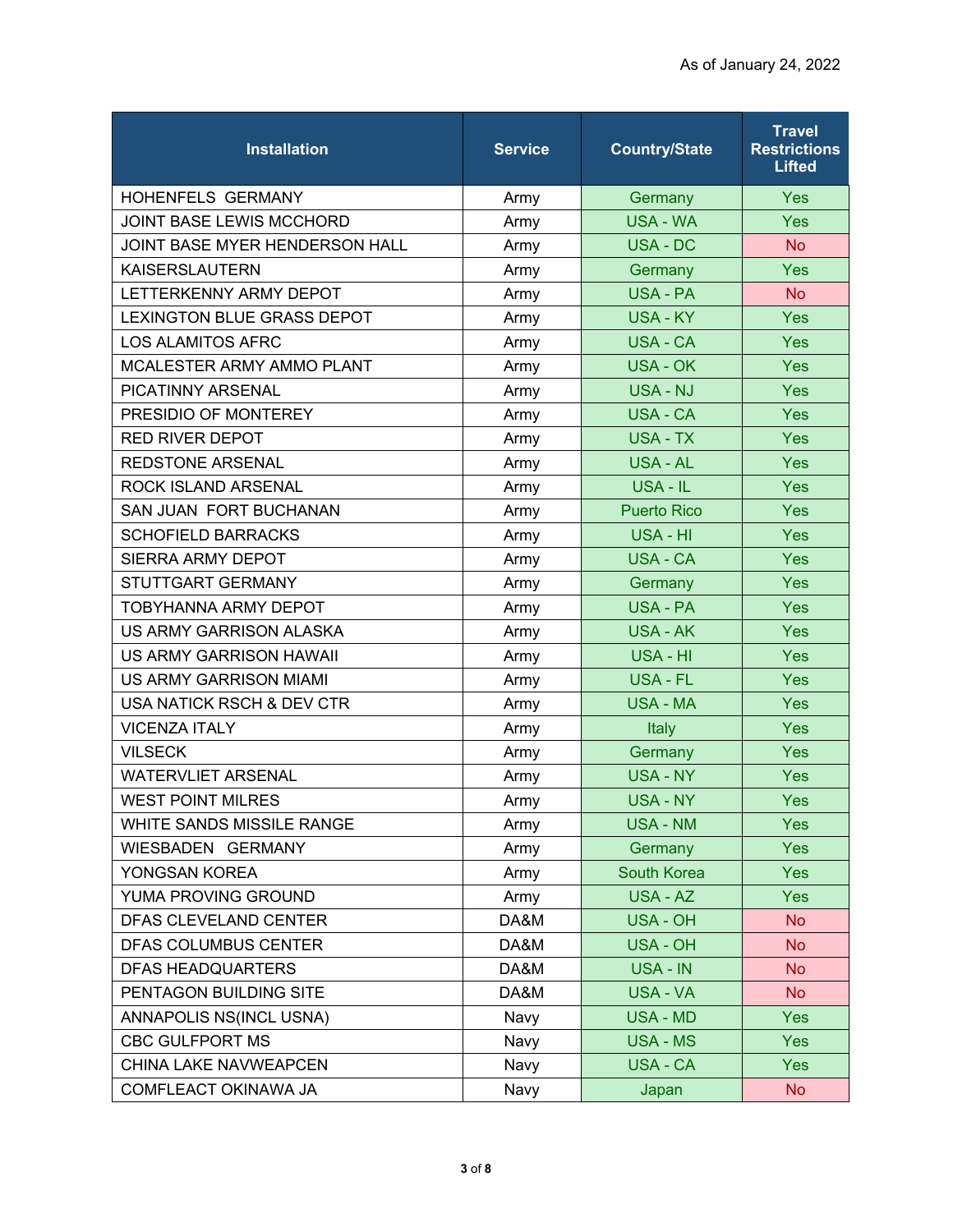| <b>Installation</b>                | <b>Service</b> | <b>Country/State</b> | <b>Travel</b><br><b>Restrictions</b><br><b>Lifted</b> |
|------------------------------------|----------------|----------------------|-------------------------------------------------------|
| <b>CORONADO NAV AMPHIB BASE</b>    | Navy           | USA - CA             | Yes                                                   |
| <b>CORPUS CHRISTI NAS</b>          | Navy           | USA - TX             | Yes                                                   |
| <b>CRANE NAVWEAPSUPPCEN</b>        | Navy           | USA - IN             | <b>No</b>                                             |
| <b>FALLON NAS</b>                  | Navy           | <b>USA - NV</b>      | <b>No</b>                                             |
| FLEET ACTIVITIES CHINHAE KS        | Navy           | <b>South Korea</b>   | <b>Yes</b>                                            |
| FLEET ACTIVITIES SASEBO            | Navy           | Japan                | Yes                                                   |
| INDIAN HEAD NAV ORD STA            | Navy           | <b>USA - MD</b>      | Yes                                                   |
| <b>JACKSONVILLE NAS</b>            | Navy           | USA - FL             | <b>Yes</b>                                            |
| <b>JBPHH PEARL HARBOR HAWAII</b>   | Navy           | USA - HI             | Yes                                                   |
| <b>KEY WEST NAS</b>                | Navy           | <b>USA - FL</b>      | Yes                                                   |
| KINGS BAY NAVSUBBASE               | Navy           | <b>USA - GA</b>      | <b>Yes</b>                                            |
| <b>LEMOORE NAS</b>                 | Navy           | <b>USA - CA</b>      | Yes                                                   |
| LITTLE CREEK NAV AMPHIB BASE       | Navy           | USA - VA             | <b>Yes</b>                                            |
| <b>MAYPORT NAVSTA</b>              | Navy           | <b>USA - FL</b>      | Yes                                                   |
| <b>MERIDIAN NAS</b>                | Navy           | <b>USA - MS</b>      | Yes                                                   |
| <b>NAF ATSUGI JA</b>               | Navy           | Japan                | <b>Yes</b>                                            |
| <b>NAF MISAWA JA</b>               | Navy           | Japan                | <b>Yes</b>                                            |
| NAS JRB FT WORTH TX                | Navy           | <b>USA - TX</b>      | Yes                                                   |
| <b>NAS KINGSVILLE TX</b>           | Navy           | <b>USA - TX</b>      | Yes                                                   |
| <b>NAS SIGONELLA SICILY</b>        | Navy           | Italy                | <b>Yes</b>                                            |
| NAVAL BASE KITSAP-BREMERTON        | Navy           | <b>USA - WA</b>      | Yes                                                   |
| <b>NAVAL STATION EVERETT</b>       | Navy           | <b>USA - WA</b>      | Yes                                                   |
| <b>NAVAL STATION GREAT LAKES</b>   | Navy           | USA - IL             | <b>No</b>                                             |
| <b>NAVAL STATION GUAM</b>          | Navy           | Guam                 | <b>No</b>                                             |
| <b>NAVAL STATION NEWPORT</b>       | Navy           | USA - RI             | <b>No</b>                                             |
| <b>NAVAL STATION ROTA SPAIN</b>    | Navy           | Spain                | <b>Yes</b>                                            |
| NAVAL SUPPORT ACTIVITY MID-SOU     | Navy           | <b>USA - TN</b>      | <b>Yes</b>                                            |
| NAVAL SUPPORT ACTIVITY MONTEREY CA | Navy           | <b>USA - CA</b>      | <b>Yes</b>                                            |
| NAVAL SUPPORT ACTIVITY WASH        | Navy           | USA - DC             | <b>No</b>                                             |
| NAVAL SUPPORT ACTY PANAMA CITY     | Navy           | USA - FL             | <b>Yes</b>                                            |
| NAVAL TRAINING CTR ORLANDO         | Navy           | <b>USA - FL</b>      | Yes                                                   |
| NAVBASE POINT LOMA                 | Navy           | USA - CA             | <b>Yes</b>                                            |
| NAVBASE SAN DIEGO CA               | Navy           | USA - CA             | <b>Yes</b>                                            |
| NAVBASE VENTURA CTY                | Navy           | USA - CA             | <b>Yes</b>                                            |
| NAVMAG INDIAN ISLAND               | Navy           | USA - WA             | <b>Yes</b>                                            |
| NAVSTA GUANTANAMO BAY              | Navy           | Cuba                 | <b>No</b>                                             |
| NAVSUPPACT BETHESDA MD             | Navy           | <b>USA - MD</b>      | No                                                    |
| NAVSUPPACT HAMPTON ROADS VA        | Navy           | USA - VA             | <b>Yes</b>                                            |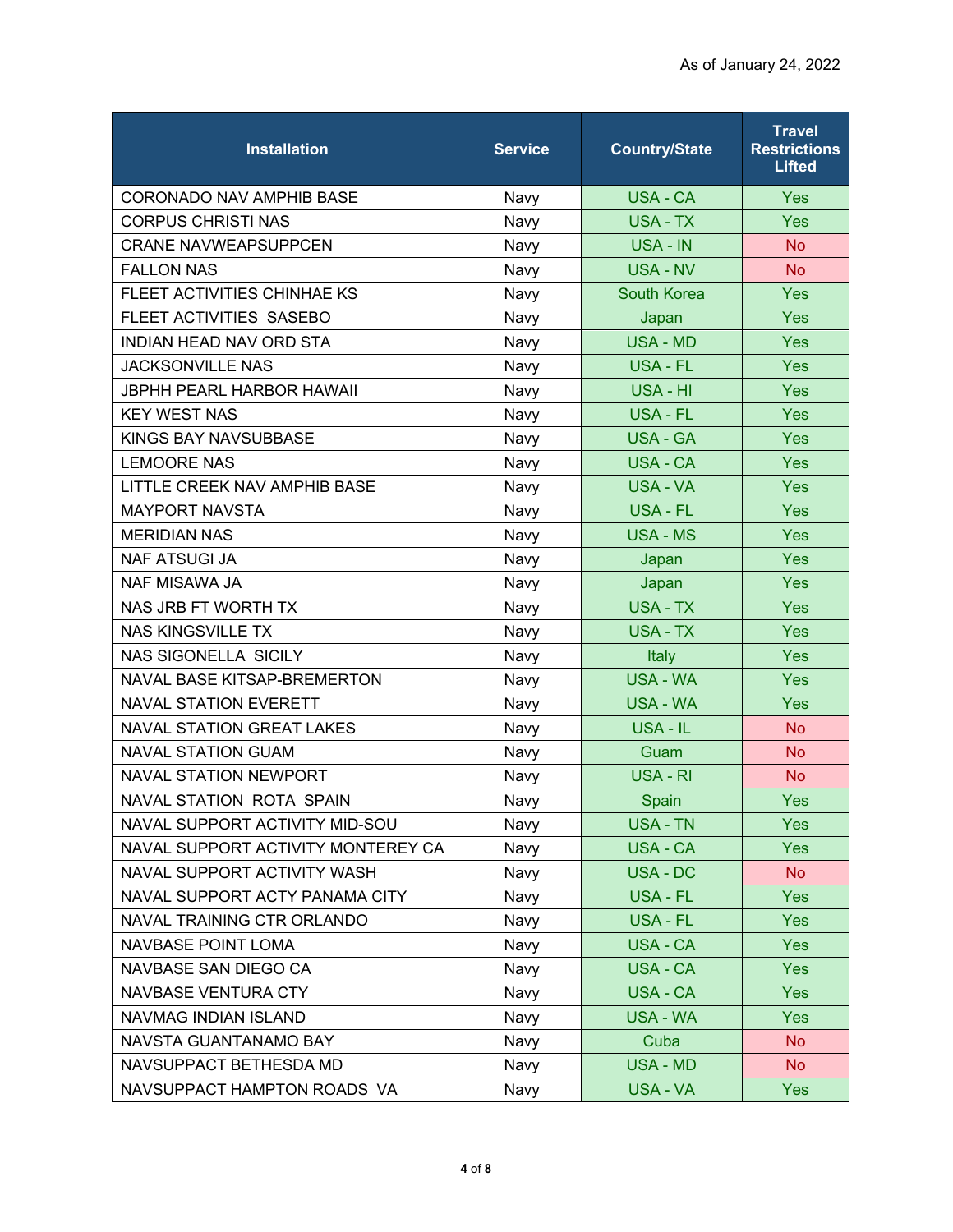| <b>Installation</b>          | <b>Service</b> | <b>Country/State</b> | <b>Travel</b><br><b>Restrictions</b><br><b>Lifted</b> |
|------------------------------|----------------|----------------------|-------------------------------------------------------|
| NAVSUPPACT MECHANICSBURG PA  | Navy           | USA - PA             | <b>No</b>                                             |
| <b>NAVSUPPACT NAPLES IT</b>  | Navy           | Italy                | Yes                                                   |
| NAVSUPPFAC BEAUFORT SC       | Navy           | USA - SC             | Yes                                                   |
| NEW LONDON NAVSUBBASE        | Navy           | USA-CT               | <b>No</b>                                             |
| <b>NEW ORLEANS NAS JRB</b>   | Navy           | USA - LA             | Yes                                                   |
| NORFOLK NAV SHIPYD           | Navy           | <b>USA - VA</b>      | <b>Yes</b>                                            |
| NORFOLK NAVAL BASE           | Navy           | USA - VA             | Yes                                                   |
| <b>NSA ANDERSEN</b>          | Navy           | Guam                 | <b>No</b>                                             |
| <b>NSA BAHRAIN</b>           | Navy           | <b>Bahrain</b>       | Yes                                                   |
| NSA SARATOGA SPRINGS NY      | Navy           | <b>USA - NY</b>      | <b>No</b>                                             |
| NSD YOKOSUKA JAPAN           | Navy           | Japan                | <b>Yes</b>                                            |
| <b>NSY PORTSMOUTH</b>        | Navy           | <b>USA - NH</b>      | <b>No</b>                                             |
| <b>NWS EARLE NJ</b>          | Navy           | USA - NJ             | <b>No</b>                                             |
| <b>OCEANA NAS</b>            | Navy           | USA - VA             | Yes                                                   |
| PATUXENT RIVER NAS           | Navy           | <b>USA - MD</b>      | Yes                                                   |
| PENSACOLA NAS                | Navy           | USA - FL             | <b>Yes</b>                                            |
| <b>SEAL BEACH NAVWEAPSTA</b> | Navy           | USA - CA             | <b>Yes</b>                                            |
| <b>WHIDBEY ISLAND NAS</b>    | Navy           | <b>USA - WA</b>      | Yes                                                   |
| <b>WHITING FIELD NAS</b>     | Navy           | USA - FL             | <b>Yes</b>                                            |
| YORKTOWN NAVWEAPSTA          | Navy           | USA - VA             | <b>Yes</b>                                            |
| <b>ALTUS AFB</b>             | <b>USAF</b>    | <b>USA - OK</b>      | <b>Yes</b>                                            |
| <b>AVIANO AB</b>             | <b>USAF</b>    | Italy                | Yes                                                   |
| <b>BARKSDALE AFB</b>         | <b>USAF</b>    | <b>USA - LA</b>      | <b>Yes</b>                                            |
| <b>BEALE AFB</b>             | <b>USAF</b>    | <b>USA - CA</b>      | <b>No</b>                                             |
| <b>BUCKLEY AFB</b>           | <b>USAF</b>    | USA - CO             | Yes                                                   |
| <b>CANNON AFB</b>            | <b>USAF</b>    | <b>USA - NM</b>      | <b>Yes</b>                                            |
| <b>COLUMBUS AFB</b>          | <b>USAF</b>    | USA - MS             | <b>Yes</b>                                            |
| DAVIS-MONTHAN AFB            | <b>USAF</b>    | USA - AZ             | <b>Yes</b>                                            |
| <b>DOBBINS ARB</b>           | <b>USAF</b>    | <b>USA - GA</b>      | No                                                    |
| DOVER AFB                    | <b>USAF</b>    | USA - DE             | <b>No</b>                                             |
| <b>DYESS AFB</b>             | <b>USAF</b>    | USA - TX             | Yes                                                   |
| <b>EDWARDS AFB</b>           | <b>USAF</b>    | USA - CA             | No.                                                   |
| <b>EGLIN AFB</b>             | <b>USAF</b>    | USA - FL             | <b>Yes</b>                                            |
| <b>EIELSON AFB</b>           | <b>USAF</b>    | USA - AK             | <b>Yes</b>                                            |
| <b>ELLSWORTH AFB</b>         | <b>USAF</b>    | USA - SD             | <b>Yes</b>                                            |
| F E WARREN AFB               | <b>USAF</b>    | USA - WY             | <b>Yes</b>                                            |
| <b>FAIRCHILD AFB</b>         | <b>USAF</b>    | USA - WA             | <b>Yes</b>                                            |
| <b>GOODFELLOW AFB</b>        | <b>USAF</b>    | USA - TX             | <b>Yes</b>                                            |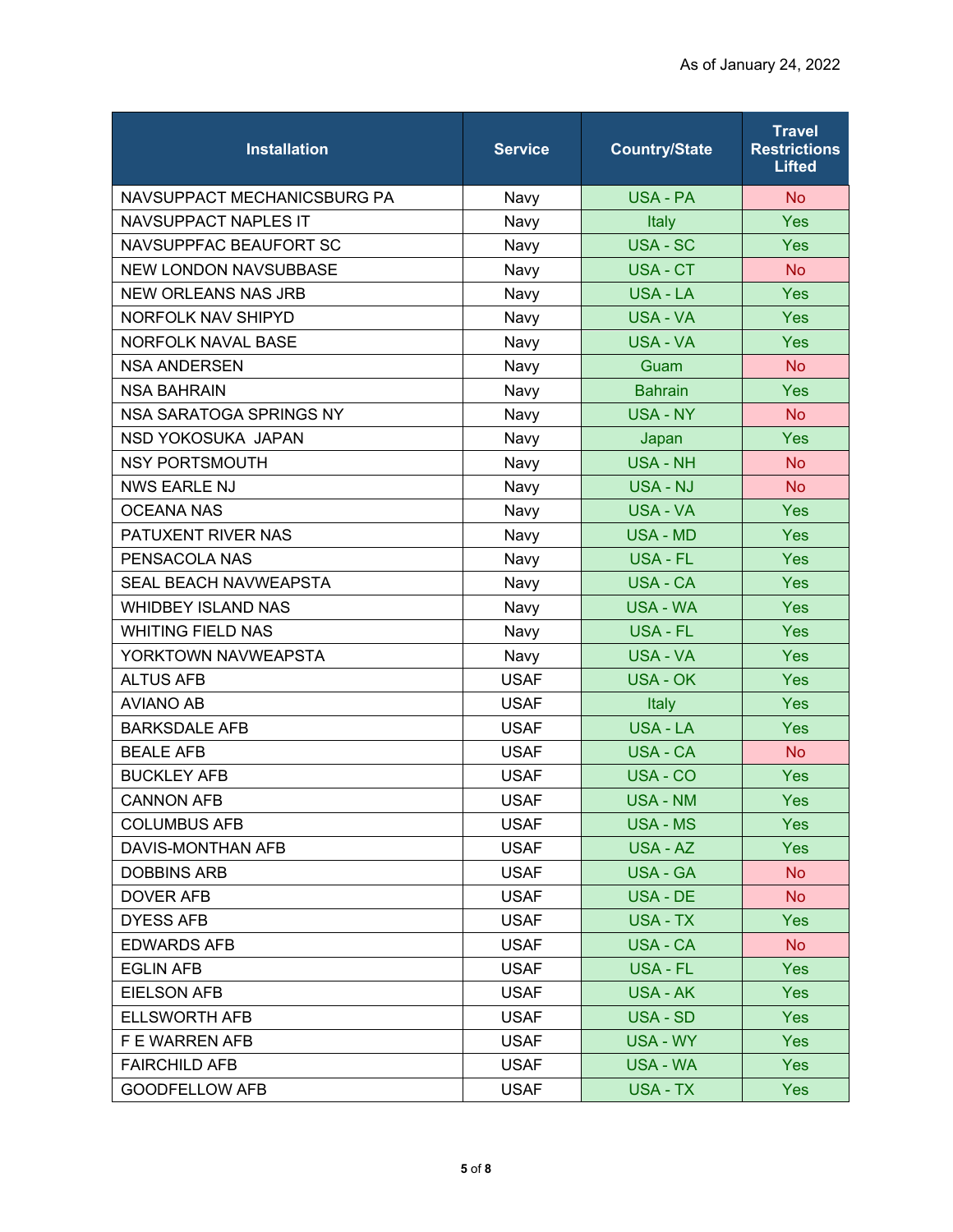| <b>Installation</b>             | <b>Service</b> | <b>Country/State</b> | <b>Travel</b><br><b>Restrictions</b><br><b>Lifted</b> |
|---------------------------------|----------------|----------------------|-------------------------------------------------------|
| <b>GRAND FORKS AFB</b>          | <b>USAF</b>    | USA - ND             | <b>Yes</b>                                            |
| <b>GRISSOM AFB</b>              | <b>USAF</b>    | USA - IN             | <b>No</b>                                             |
| <b>HANSCOM AFB</b>              | <b>USAF</b>    | <b>USA - MA</b>      | Yes                                                   |
| <b>HILL AFB</b>                 | <b>USAF</b>    | USA - UT             | <b>No</b>                                             |
| <b>HOLLOMAN AFB</b>             | <b>USAF</b>    | <b>USA - NM</b>      | <b>No</b>                                             |
| <b>HOMESTEAD ARB</b>            | <b>USAF</b>    | USA - FL             | <b>No</b>                                             |
| <b>HURLBURT FIELD</b>           | <b>USAF</b>    | USA - FL             | <b>Yes</b>                                            |
| <b>INCIRLIK AB SITE 1</b>       | <b>USAF</b>    | <b>Turkey</b>        | Yes                                                   |
| <b>JB ANACOSTIA-BOLLING</b>     | <b>USAF</b>    | <b>USA - DC</b>      | <b>No</b>                                             |
| <b>JB ANDREWS</b>               | <b>USAF</b>    | <b>USA - MD</b>      | <b>No</b>                                             |
| <b>JB CHARLESTON</b>            | <b>USAF</b>    | USA - SC             | Yes                                                   |
| <b>JB ELMENDORF RICHARDSON</b>  | <b>USAF</b>    | USA - AK             | Yes                                                   |
| <b>JB LANGLEY-EUSTIS</b>        | <b>USAF</b>    | USA - VA             | <b>Yes</b>                                            |
| <b>JB MCGUIRE DIX LAKEHURST</b> | <b>USAF</b>    | USA - NJ             | <b>Yes</b>                                            |
| <b>JB SAN ANTONIO</b>           | <b>USAF</b>    | USA - TX             | Yes                                                   |
| <b>KADENA AB</b>                | <b>USAF</b>    | Japan                | <b>No</b>                                             |
| <b>KEESLER AFB</b>              | <b>USAF</b>    | <b>USA - MS</b>      | Yes                                                   |
| <b>KIRTLAND AFB</b>             | <b>USAF</b>    | <b>USA - NM</b>      | <b>Yes</b>                                            |
| <b>KUNSAN AB</b>                | <b>USAF</b>    | <b>South Korea</b>   | <b>Yes</b>                                            |
| <b>LAUGHLIN AFB</b>             | <b>USAF</b>    | USA - TX             | <b>Yes</b>                                            |
| <b>LITTLE ROCK AFB</b>          | <b>USAF</b>    | USA - AR             | Yes                                                   |
| <b>LOS ANGELES AFB</b>          | <b>USAF</b>    | <b>USA - CA</b>      | Yes                                                   |
| <b>LUKE AFB</b>                 | <b>USAF</b>    | USA - AZ             | <b>No</b>                                             |
| <b>MACDILL AFB</b>              | <b>USAF</b>    | USA - FL             | <b>No</b>                                             |
| <b>MALMSTROM AFB</b>            | <b>USAF</b>    | <b>USA - MT</b>      | Yes                                                   |
| <b>MARCH AFB</b>                | <b>USAF</b>    | USA - CA             | <b>Yes</b>                                            |
| MAXWELL AFB (INCL. GUNTER)      | <b>USAF</b>    | USA - AL             | <b>Yes</b>                                            |
| MCCONNELL AFB                   | <b>USAF</b>    | <b>USA - KS</b>      | <b>No</b>                                             |
| MINN ST PAUL ARS                | <b>USAF</b>    | <b>USA - MN</b>      | <b>Yes</b>                                            |
| <b>MINOT AFB</b>                | <b>USAF</b>    | USA - ND             | <b>Yes</b>                                            |
| <b>MISAWA AB</b>                | <b>USAF</b>    | Japan                | <b>No</b>                                             |
| MOODY AFB                       | <b>USAF</b>    | USA - GA             | <b>Yes</b>                                            |
| <b>MOUNTAIN HOME AFB</b>        | <b>USAF</b>    | USA - ID             | <b>No</b>                                             |
| <b>NELLIS AFB</b>               | <b>USAF</b>    | USA - NV             | No                                                    |
| NIAGARA FALLS ARS               | <b>USAF</b>    | USA - NY             | <b>Yes</b>                                            |
| OFFUTT AFB                      | <b>USAF</b>    | USA - NE             | <b>Yes</b>                                            |
| <b>OSAN AIR BASE</b>            | <b>USAF</b>    | South Korea          | <b>Yes</b>                                            |
| PATRICK AFB                     | <b>USAF</b>    | USA - FL             | No                                                    |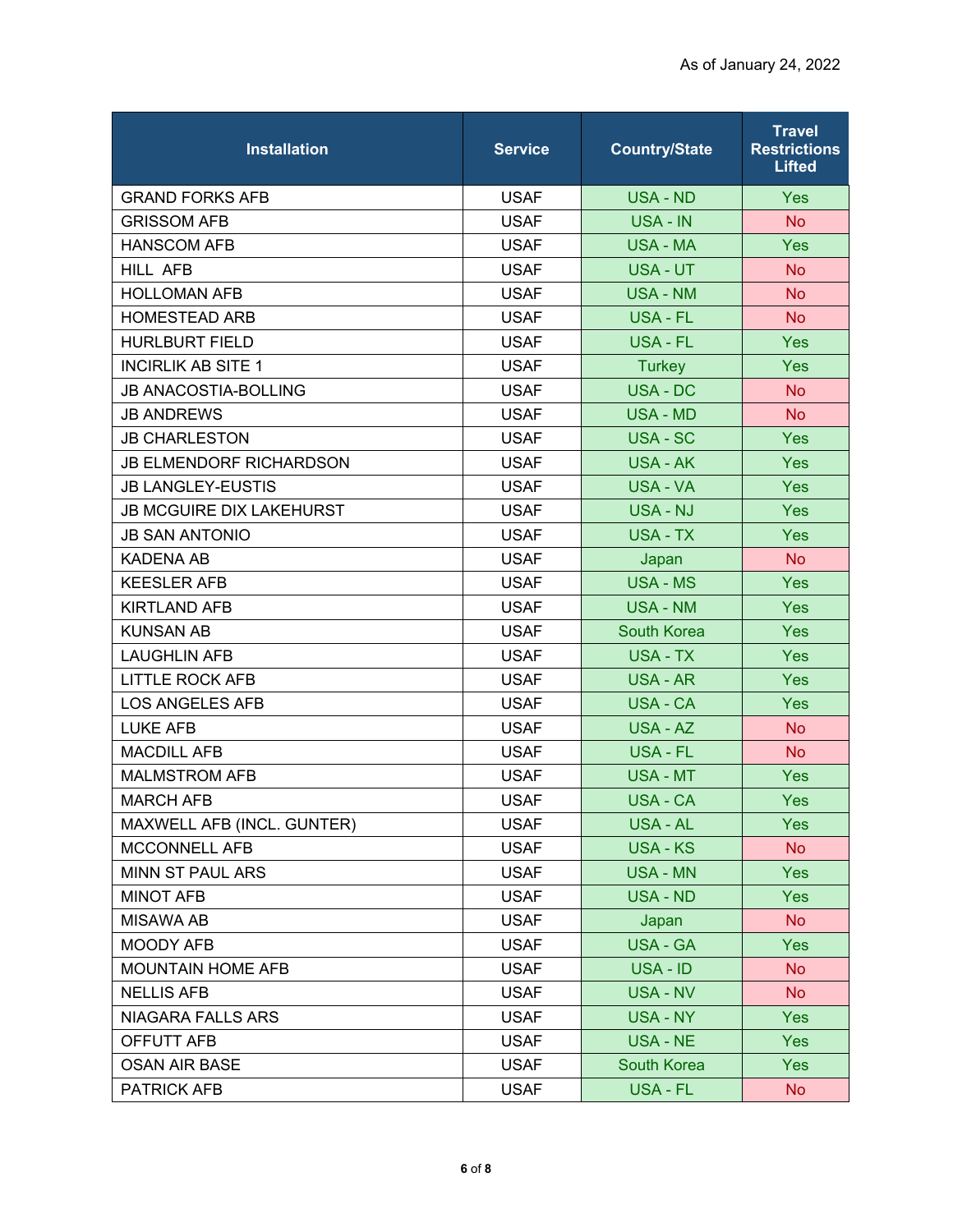| <b>Installation</b>                            | <b>Service</b> | <b>Country/State</b>  | <b>Travel</b><br><b>Restrictions</b><br><b>Lifted</b> |
|------------------------------------------------|----------------|-----------------------|-------------------------------------------------------|
| PETERSON-SCHRIEVER GARRISON                    | <b>USAF</b>    | USA - CO              | <b>Yes</b>                                            |
| PITTSBURGH ANG                                 | <b>USAF</b>    | <b>USA - PA</b>       | <b>Yes</b>                                            |
| <b>PITTSBURGH ARS</b>                          | <b>USAF</b>    | USA - PA              | Yes                                                   |
| RAF LAKENHEATH                                 | <b>USAF</b>    | <b>United Kingdom</b> | Yes                                                   |
| <b>RAF MILDENHALL</b>                          | <b>USAF</b>    | <b>United Kingdom</b> | Yes                                                   |
| <b>RAMSTEIN FRG</b>                            | <b>USAF</b>    | Germany               | Yes                                                   |
| <b>ROBINS AFB</b>                              | <b>USAF</b>    | <b>USA - GA</b>       | Yes                                                   |
| <b>SCOTT AFB</b>                               | <b>USAF</b>    | USA - IL              | Yes                                                   |
| SEYMOUR JOHNSON AFB                            | <b>USAF</b>    | <b>USA - NC</b>       | Yes                                                   |
| <b>SHAW AFB</b>                                | <b>USAF</b>    | <b>USA - SC</b>       | <b>No</b>                                             |
| <b>SHEPPARD AFB</b>                            | <b>USAF</b>    | USA - TX              | Yes                                                   |
| SPANGDAHLEM AB                                 | <b>USAF</b>    | Germany               | Yes                                                   |
| <b>TINKER AFB</b>                              | <b>USAF</b>    | <b>USA - OK</b>       | Yes                                                   |
| <b>TRAVIS AFB</b>                              | <b>USAF</b>    | <b>USA - CA</b>       | <b>Yes</b>                                            |
| <b>TYNDALL AFB</b>                             | <b>USAF</b>    | <b>USA - FL</b>       | <b>No</b>                                             |
| <b>USAF ACADEMY</b>                            | <b>USAF</b>    | USA - CO              | Yes                                                   |
| <b>VANCE AFB</b>                               | <b>USAF</b>    | <b>USA - OK</b>       | Yes                                                   |
| <b>VANDENBERG AFB</b>                          | <b>USAF</b>    | USA - CA              | Yes                                                   |
| <b>WESTOVER ARB</b>                            | <b>USAF</b>    | <b>USA - MA</b>       | <b>No</b>                                             |
| <b>WHITEMAN AFB</b>                            | <b>USAF</b>    | <b>USA - MO</b>       | Yes                                                   |
| <b>WRIGHT-PATTERSON AFB</b>                    | <b>USAF</b>    | USA - OH              | <b>No</b>                                             |
| YOKOTA AB                                      | <b>USAF</b>    | Japan                 | Yes                                                   |
| YOUNGSTOWN JOINT AIR RESERVE<br><b>STATION</b> | <b>USAF</b>    | <b>USA - OH</b>       | <b>Yes</b>                                            |
| <b>CHERRY POINT MCAS</b>                       | <b>USMC</b>    | <b>USA - NC</b>       | Yes                                                   |
| MAKIMINATO OKINAWA CP BUTLER                   | <b>USMC</b>    | Japan                 | <b>Yes</b>                                            |
| MARINE BARRACKS WASH D.C.                      | <b>USMC</b>    | USA - DC              | Yes                                                   |
| MCAGCC TWENTYNINE PALMS CA                     | <b>USMC</b>    | <b>USA - CA</b>       | <b>Yes</b>                                            |
| <b>MCAS BEAUFORT SC</b>                        | <b>USMC</b>    | USA - SC              | <b>Yes</b>                                            |
| <b>MCAS IWAKUNI JA</b>                         | <b>USMC</b>    | Japan                 | <b>Yes</b>                                            |
| <b>MCAS MIRAMAR</b>                            | <b>USMC</b>    | USA - CA              | <b>Yes</b>                                            |
| <b>MCAS YUMA AZ</b>                            | <b>USMC</b>    | USA - AZ              | <b>Yes</b>                                            |
| MCB CAMP LEJEUNE NC                            | <b>USMC</b>    | USA - NC              | <b>Yes</b>                                            |
| MCB CAMP PENDLETON CA                          | <b>USMC</b>    | USA - CA              | <b>Yes</b>                                            |
| <b>MCB HAWAII KANEOHE</b>                      | <b>USMC</b>    | USA - HI              | <b>Yes</b>                                            |
| <b>MCB QUANTICO VA</b>                         | <b>USMC</b>    | USA - VA              | <b>Yes</b>                                            |
| MCLB ALBANY GA                                 | <b>USMC</b>    | <b>USA - GA</b>       | <b>Yes</b>                                            |
| <b>MCLB BARSTOW CA</b>                         | <b>USMC</b>    | USA - CA              | <b>Yes</b>                                            |
| <b>MCSF BLOUNT ISLAND</b>                      | <b>USMC</b>    | USA - FL              | <b>Yes</b>                                            |